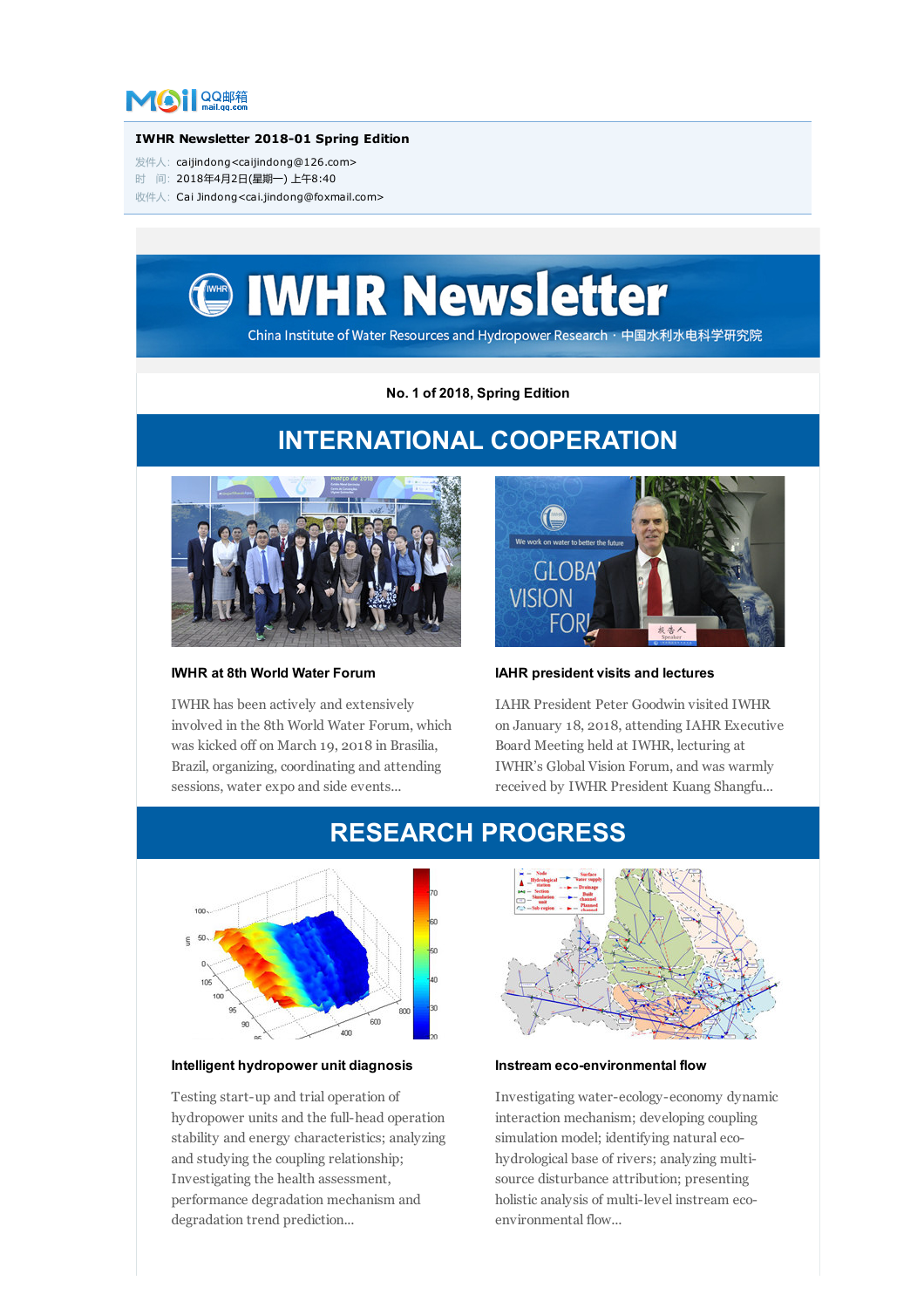

#### Flash flood assessment

Designing technical system and specifications; clarifying technical requirements; performing fine division and attribute extraction of small river basins in a large scope; analyzing runoff production characteristics of underlying surfaces; developing base map and software tools; proposing solutions...



### Seismic safety of high dams

Researching ground motion at the dam site; investigating damage and failure mechanism of high dams and aseismic capacity to prevent catastrophes under extreme earthquakes; examining dynamic properties of dam concrete; probing into strategies of preventing seismic catastrophes in high dams...



#### Hydraulic elevator dam

Optimizing product structure; selecting and improving the key components of the hydraulic system; innovating and integrating the features of electronic control system for safer and smarter operation...



#### Sprinkler and micro irrigation

Researching precision application and variable control of water and fertilizer in sprinkler irrigation; performance enhancement of drip irrigation system and integrated regulation of water, fertilizer, gas and heat; assessing the regional adaptability of water-saving irrigation technology...



Gravel bed load transport

Investigating gravel bed load quantity and its longitudinal variationin in the lower Jinsha River; revealing the law of gravel bed load transport; investigating gravel bed load transport in the tributaries...



#### Carbon Fiber Reinforced Polymer

Performing prototype tests with interior loads and external loads according to different layers; numerically simulating whole process of PCCP failure; developing CFRP protective materials; establishing a complete set of construction processes and quality control standards...